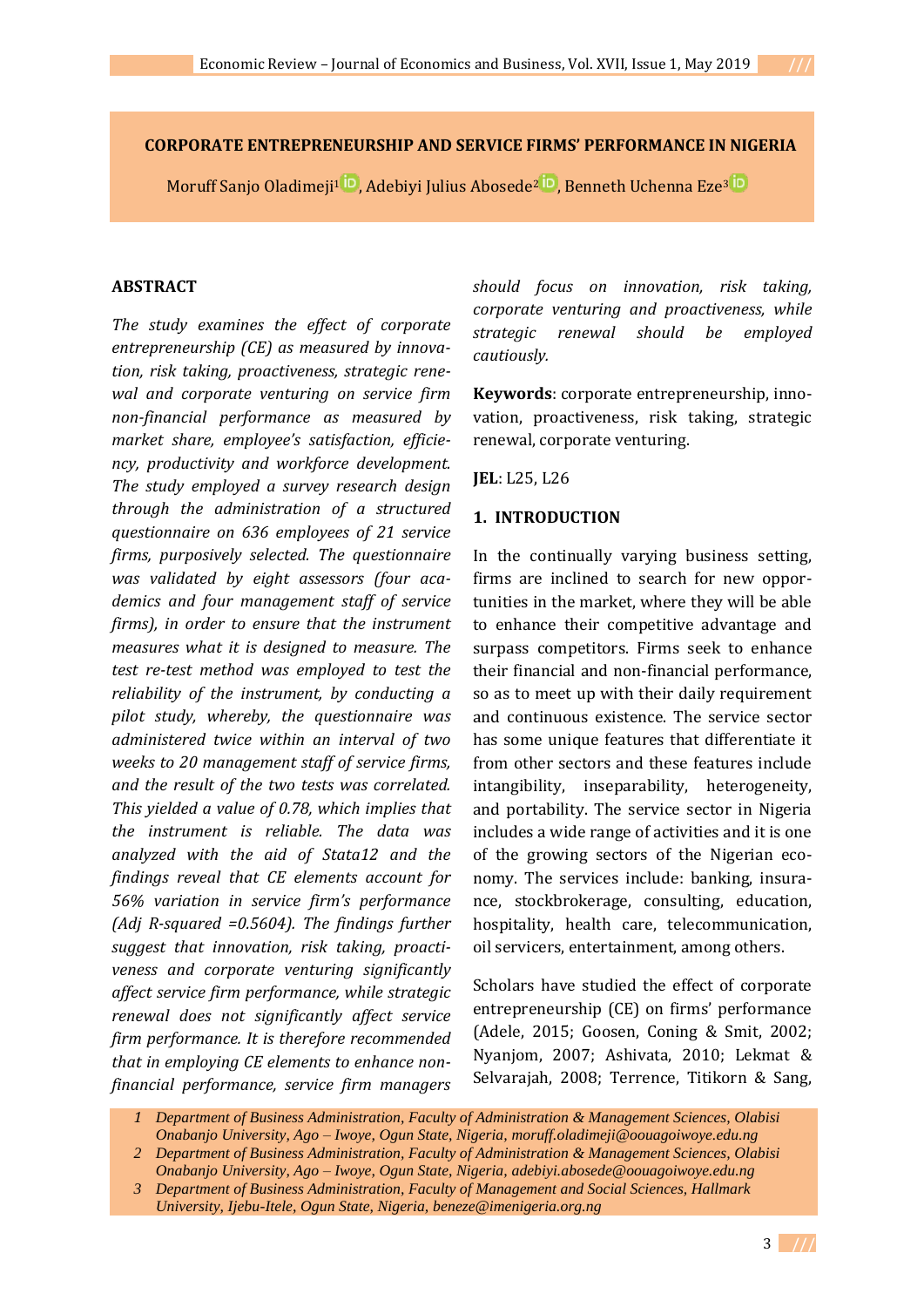2010; Zahra 2001, RomeroMartínez, Fernández-Rodríguez & Vázquez-Inchausti, 2010; Eze, 2018). However, these studies focused on financial performance measures, while some were carried out in the manufacturing sector. The few studies that examined the effect of CE on service firms' performance focused on a single industry, like the telecommunication industry. The studies showing the effect of CE on the performance of service firms in Nigeria are sparse. Most of the related studies are from Eastern and Southern Africa regions, as well as from some developed and emerging countries, while such studies from the West Africa region are sparse. Scholars have identified socio-cultural, political as well as economic differences among the developed economies, emerging economies and developping economies. Furthermore, most of the studies employed financial performance measures.

In addressing this gap, this study examines the effect of CE on the non-financial performance of service firms in Nigeria, with a focus on how CE elements (Innovation, Proactiveness, Risk taking, Strategic renewal and Corporate venturing) affect the non-financial performance (measured by: market share, employyee's satisfaction, efficiency, productivity and workforce development) of service firms in Nigeria.

In line with the research objectives, the following hypotheses were formulated:

 $Ho_1$ : Innovation does not significantly affect service firms' non-financial performance in Nigeria.

Ho2: Proactiveness does not significantly affect service firms' non-financial performance in Nigeria.

Ho3: Risk taking does not significantly affect service firms' non-financial performance in Nigeria.

Ho4: Strategic renewal does not significantly affect service firms' non-financial performance in Nigeria.

Ho5: Corporate venturing does not significantly affect service firms' non-financial performance in Nigeria.

Ho6: Corporate entrepreneurship elements (innovation, proactiveness, risk taking, strategic renewal and corporate venturing) do not have a combined significant effect on service firms' non-financial performance in Nigeria.

### **2. LITERATURE REVIEW**

CE has been conceived as the entrepreneurial activities of business entities. Wolcot and Lippitz, 2007 opine that CE refers to a process whereby groups within the confine of existing firms, initiate and coordinate a new venture that is different from the existing firm (parent firm) but utilizes the parent firm's tangible and intangible assets. Guth and Ginsberg (1990) posit that CE is manifested through the use of strategic renewal to transform existing firms and the creation of new venture. Zahra (1991) emphasizes that CE refers to the creation of new businesses in existing firms, through formal and informal actions, geared towards the product and process innovateveness. Some scholars conceive the concept of CE as being similar with intrapreneurship, thereby, using the two concepts (CE and intrapreneurship) interchangeably (Kahkha, Kahrazeh & Aramesh, 2014).

Miller and Friesen (1982) measured CE by employing the following constructs: proactiveness, innovation, as well as risk taking. They referred to their measure of CE as "entrepreneurial style" and stated that entrepreneurial style is the combination of three measures: the propensity to innovate, the propensity to be proactive, and the propensity to take business risks. Jancenelle, Storrud-Barnes (2017) incorporated the concepts of competitive aggressiveness and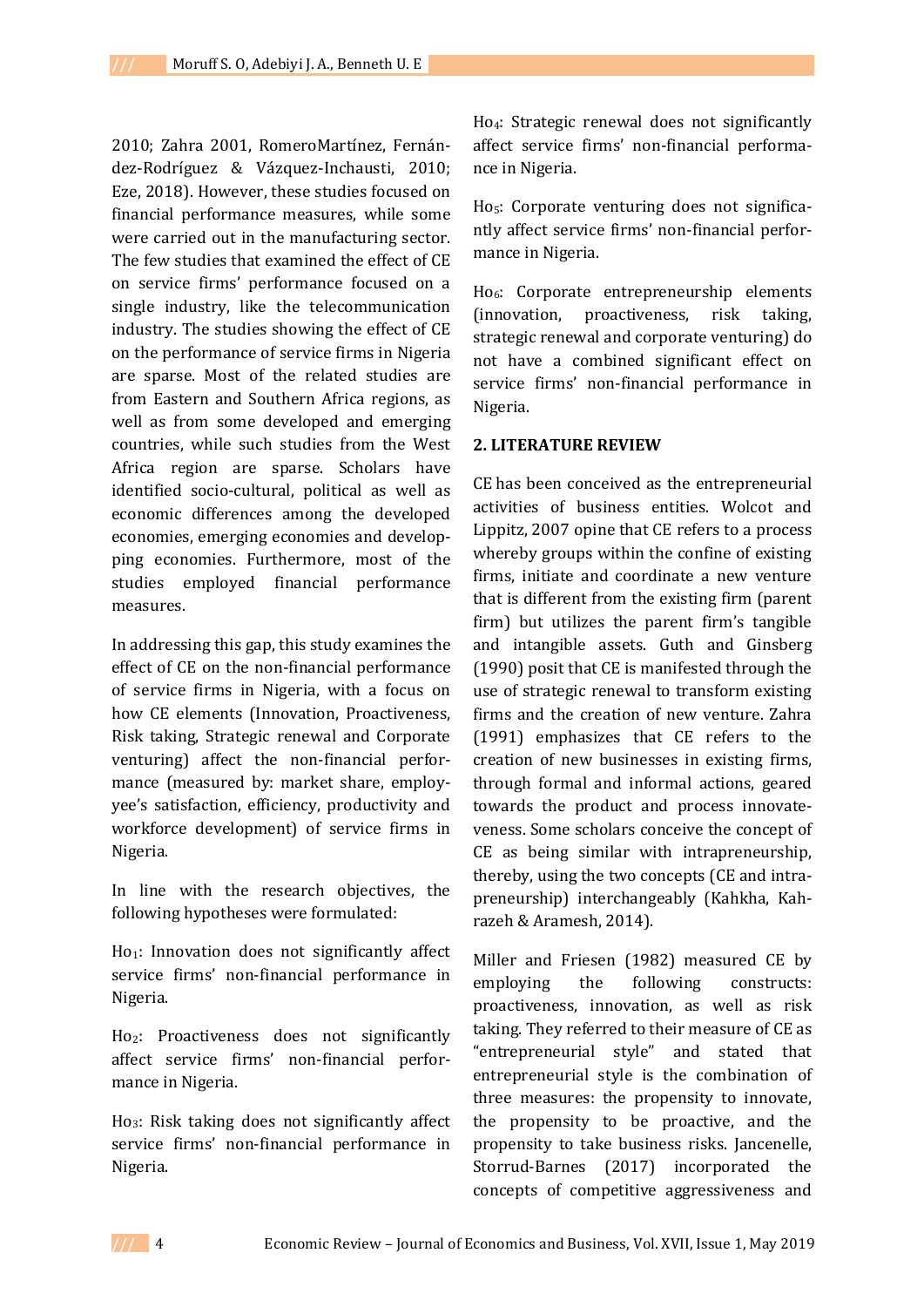autonomy in addition to innovation, proactiveness and risk taking to the elements of CE. Daryani and Karimi (2017) posit that CE extensively impacts knowledge creation, learning orientation and firms' performance. Zahra (1995) highlighted three components of CE: innovation, strategic renewal, and corporate venturing. Eze (2018) measures CE by making use of innovation, proactiveness, risk taking, strategic renewal, and corporate venturing. The Miller and Friesen (1982) concept of CE has been adopted by many scholars. This study adapts the Miller and Friesen (1982) concept, which measures CE by employing innovation, proactiveness and risk taking, as well as Zahra (1995) measures that include strategic renewal and corporate venturing.

# **2.1 The Concepts of Innovation, Risk Taking, Proactiveness, Strategic Renewal and Corporate Venturing**

Lumpkin and Dess (1996) posit that innovation is a firms' inclination to get involved in and sustain new ideas, uniqueness, experimentation and creative processes that may result in new products, services, or technological processes or venturing into foreign market. Innovative organizations have the ability to monitor the market changes and act promptly, thereby taking advantage of emerging opportunities (Oladimeji, Abosede & Eze, 2018; Wiklund, 1999). Clark (2010) opines that firms that are innovators focus on value creation.

Risk taking entails taking daring steps by venturing into the unknown. Entrepreneurial firms are risk-tolerant and these features always encourage them to purge the kind of established authoritarian composition that restrains shared learning (Wang, 2008). Zahra and Garvis (2000) opine that risk taking is an organization's disposition to shore up projects that are innovative, irrespective of how doubtful such activities are. These organizations give individuals and team the opportunity to

act autonomously and apply their creativity by taking risks in the generation of new ideas (Lumpkin & Dess, 1996). According to Wang (2008), risk-tolerant organizations support creativity through creative thinking, showing tolerance for mistakes as well as encouraging individuals with novel ideas that aid innovativeness and enhance business.

Rauch *et al*. (2009) assert that proactiveness demonstrates an organization's quest for business opportunities and a strong emphasis on being among the early movers to employ innovativeness in its industry. Wiklund (1999) posits that proactiveness gives firms the ability to present new products or services to the market ahead of rivals, which also gives them a competitive advantage. Proactive firms have the likelihood of leading than following in the creation of new products, services, or process as well as in entering foreign market (Lumpkin & Dess, 1996). An entrepreneurial firm encourages flexibility and grants individuals and teams the freedom to exercise their creativity to develop new ideas (Wang, 2008). These activities by the organization's team enable the organization to be more proactive in product or service introduction. It is closely related to innovativeness.

Strategic renewal is usually seen as a transformational action related to environment, objectives, strategy and structure towards the attainment of long-term objectives. Strategic renewal has evolved, mainly with researchers active in areas of strategy process (Zahra, 1995; Chakravarthy 1984; Schendel & Hofer 1979), strategic content, organizational design, and dynamic capabilities (Agarwal & Helfat, 2009). Strategic renewal refers to a situation where the content and process of strategy are heavily intertwined, involving multiple magnitude of change including those with regard to competition, firm resources and capabilities, organizational structure, and cognition, as well as routines and processes for decision making and execution. This renewal can be in firms' competitive strategy,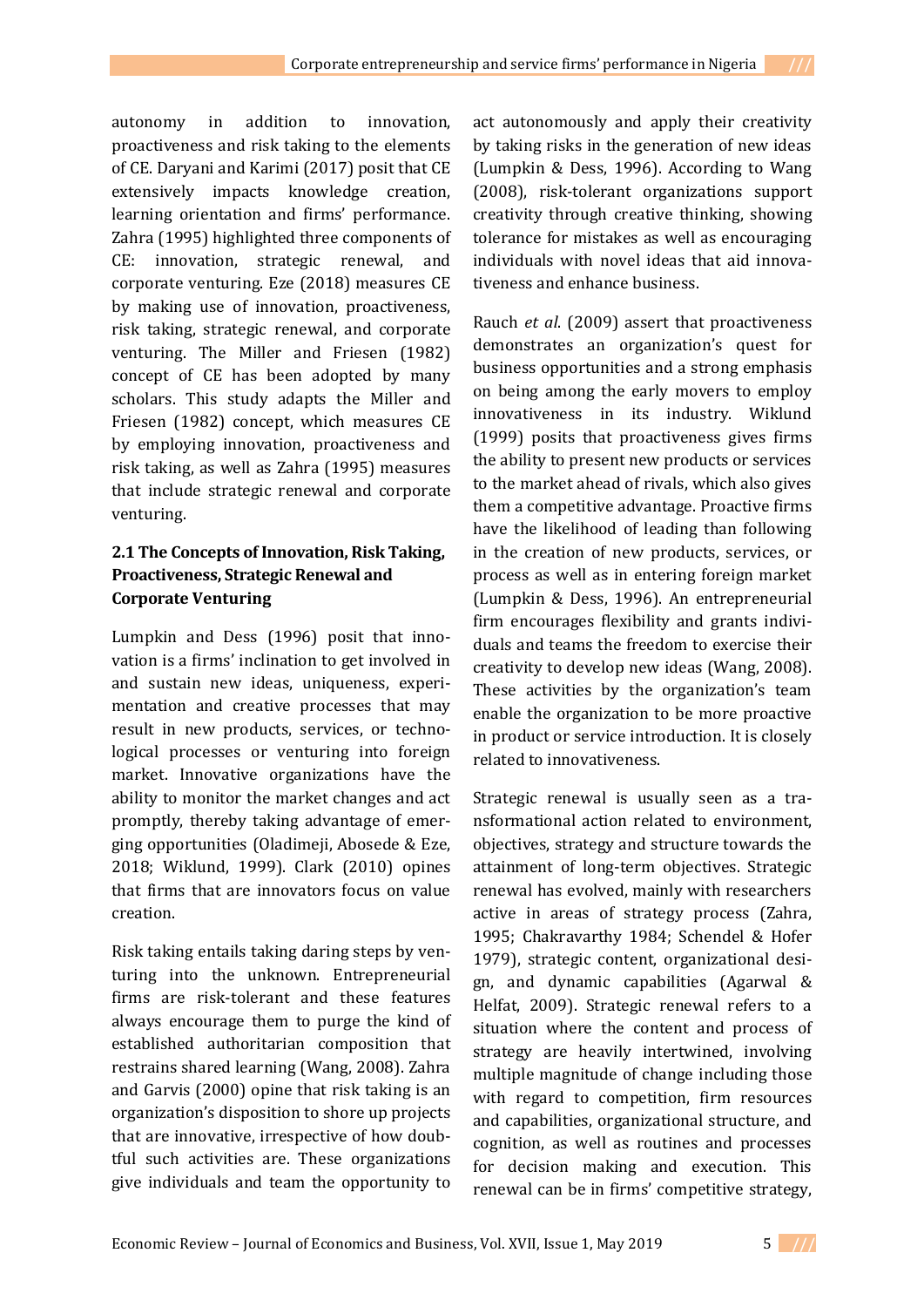which can propel a firm to seek opportunities for better performance (Agarwal & Helfat 2009).

Corporate venturing involves different techniques for creating, investing and adding new businesses (Kuratko & Audretsch, 2009). With internal corporate venturing, new ventures are established and owned by the organization. These businesses usually exist within the organization, but might exist outside the firm and operate as semi-independent business entities; in this case, they are usually joint ventures. Internal corporate ventures are usually housed within the organizational boundaries of the enterprise, some might be established as a part of an existing in-house organizational structure and others might exist in a newly set up organization within the corporate structure.

### **2.1.1 Organizational Performance**

Organizational performance refers to the financial and non-financial results of firms as considered against its proposed objectives. It can largely be divided into financial and nonfinancial performance measures. Kaplan and Norton (1996) opine that financial performance measures can be categorized into two major forms: traditional measures which are based on accounting or financial data, which reflect firms' past financial performance and market-based measures derived from stock market values which are based on valuation principles. Financial performance measures include: profit, earnings per share, revenue, sales growth or total shareholder return. One major demerit of financial performance measures is that they can lead to manipulation by top executives. This can further be elucidated by the bonus-maximization hypo-thesis proposed by Watts and Zimmerman (1986),

which proposes that managers of firms with bonus plans are more likely to choose accounting procedures that shift reported earnings from future periods to current periods. When a manager's earnings fall below the required target level, they are likely to manipulate earnings upwards. Another important disadvantage is that financial performance measures propel managers to focus on the short-term goals of the firm.

Non-financial performance measures focus on non-accounting aspects of the organization. These measures include: customer satisfaction, on time delivery, product quality, workforce development, market share, efficiency, productivity, attainment of strategic objectives, leadership, customers' and employees' satisfaction (Ibrahim & Lloyd, 2011). Non-financial performance measures have a number of essential benefits when compared to financial performance measures. Firms that have high non-financial performance measures tend to pose a better financial performance in the future. However, non-financial performance measures can easily be manipulated, because different indices are used for their computation across firms and they are not subjected to public scrutiny. This hampers comparison of performance among firms (Ibrahim & Lloyd, 2011). Considering the futuristic posture of non-financial measures, they are an important performance measure. However, most scholars (Adele, 2015; Ashivata, 2010; Terrence, Titikom & Sang, 2010; Lekmat & Selvarajah, 2008; Goosen *et al*., 2002; Zahra, 2001) employed financial performance measures and the literature only documents few works that employed nonfinancial performance measures.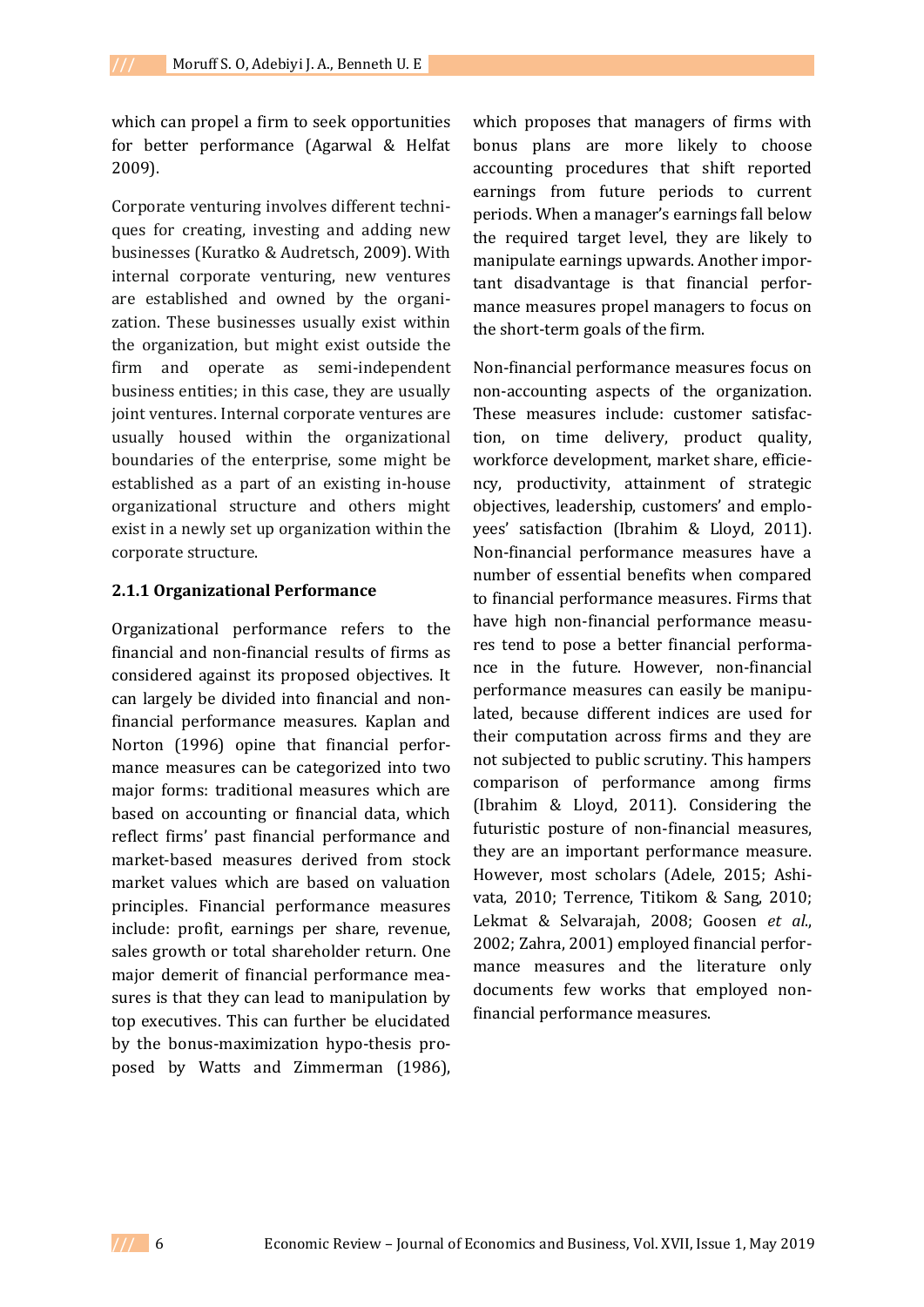

Figure 2.1 *Conceptual Framework*

Source: Authors' compilation

The conceptual framework suggests that innovation, risk taking, proactiveness, strategic renewal and corporate venturing will enhance service firms' performance.

#### **2.2 Theoretical Review**

The CE model of Goosen, Coning and Smit and Schumpeter's theory of innovation were adapted for this study. Goosen, Coning and Smit (2002) developed a CE model incorporating three main and nine related components of CE that have been well documented in the literature. The three main components are innovativeness, self-renewal and proactiveness. The nine related components are; management style, management orientation, communication, environment, structures, strategy, risk-taking, creativity and innovation, product innovativeness and proactiveness. The new additional dimensions add to the richness of the CE culture. The model postulates that the adoption of CE elements will enhance firm's financial performance. This study adapts the model with some modifycations, by incorporating corporate venturing to the model, which has been identified by some scholars (Lekmat & Selvarajah, 2008; Romero-Martinez, 2010; Morris, Kuratko & Covin, 2011; Thornton, Ribeiro-soriano & Urbano, 2011; Kuratko & Audretsch, 2013) as an important component of CE as well as by

replacing self-renewal with strategic renewal which has also been recognized by some scholars (Lekmat & Selvarajah, 2008; Morris, Romero-Martinez, 2010) as a key component of CE.

Schumpeter's (1934) theory of innovation highlights the importance of entrepreneurship, by examining entrepreneurial profits, and the quest for avenues for new value creation and generation of ideas that tends to enhance the circular flow of income. This could be attained through the entrepreneurs' innovativeness, proactiveness and risk-taking activities as well as through the promotion of the recognition of business opportunities, by utilizing the intellectual capital of the enterprise leadership towards the maximization of future growth and profit. The theory postulates that innovativeness, proactiveness, and risk-taking activities of entrepreneurs or management tend to enhance the growth and profitability of the organization.

Schumpeter (1934) makes a distinction between intellectual and physical capital, and between savings that enhance physical capital, and innovation that enhances intellectual capital. His theory assumes that technological improvement comes as a result of innovative activities implemented by organizations propelled by profit motives and that it entails what Schumpeter refers to as creative destruction. It implies that innovation brings about the creation of new product, process as

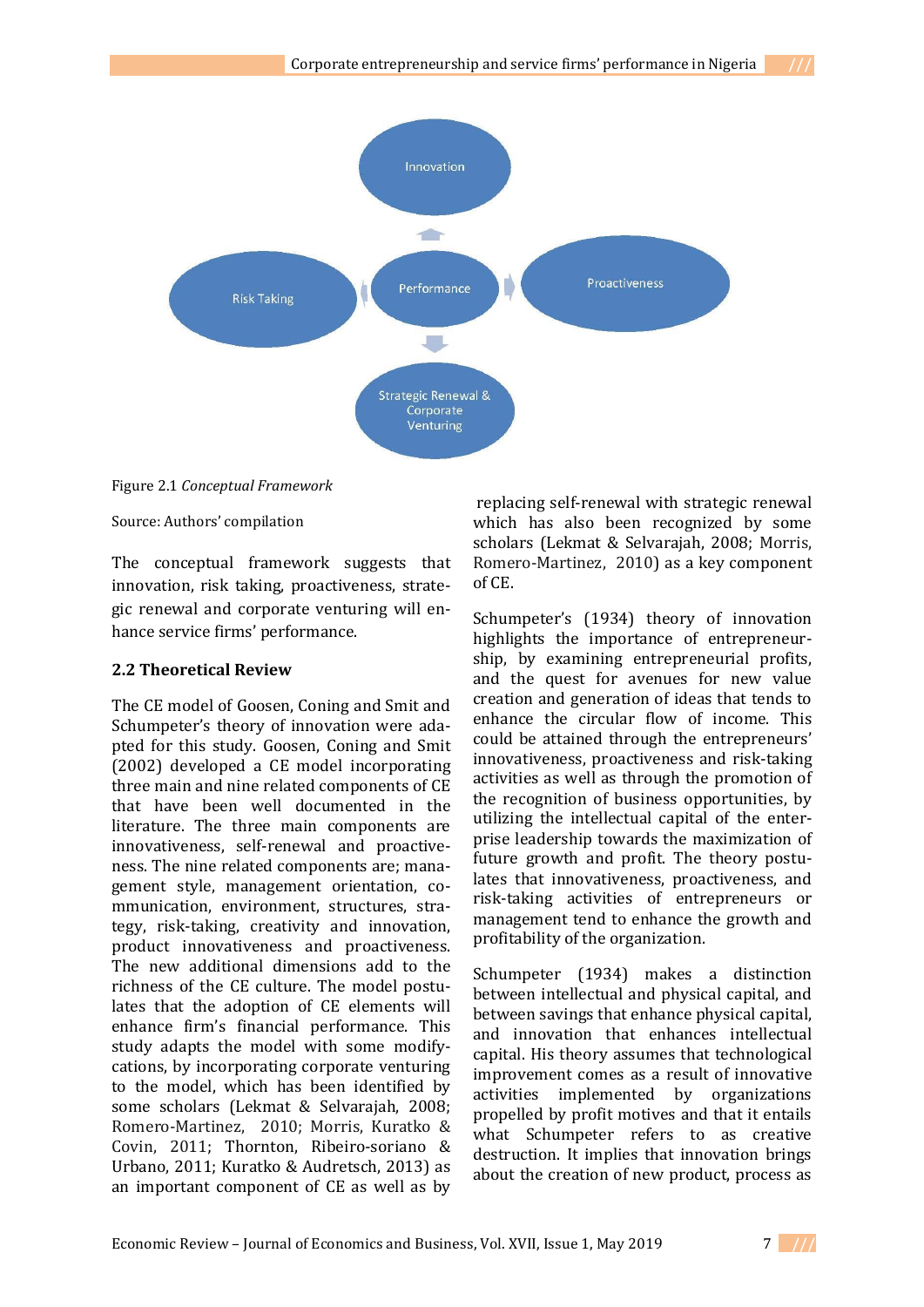well as market, which gives its creator a competitive advantage over its competitors; it renders some earlier innovations obsolete; and it is in turn most likely to be rendered obsolete by prospective innovations (Schu-mpeter, 1934). Innovation propels technolo-gical progress, which results in the deve-lopment of new market, products and pro-cesses that are usually the upshot of economic activities.

#### **2.3 Empirical Literature Review**

Scholars have studied the effect of CE on firms' performance with most studies suggesting that CE affects firms' performance (especially financial performance). A study by Zahra (2001) using a survey research method, in the United States of America, revealed that CE has a positive relationship with financial performance measures. Goosen *et al*. (2002) studied the effect of CE on industrial firms' performance in South Africa. The findings revealed that CE components such as proactiveness, innovation and management's internal influence significantly affect the financial performance of firms listed in the Johannesburg stock exchange industrial sector. Nyanjom (2007) sought to determine whether existing firms in Botswana represent the concept of an entrepreneurial organization within the domain of CE by pursuing innovative opportunities. The objective of the study was to identify the knowledge, attitudes and beliefs of individuals in the organization as potential corporate entrepreneurs and their ability to embark on innovative activities. Using a survey research design, the study included a sample of 100 respondents at supervisory levels and above in large corporate companies from eight different provinces in Botswana. The findings revealed the link between CE orientation and the pursuit of innovation as a means of enhancing entrepreneurial activities in enterprises in Botswana. It further revealed that firms with high CE orientation obtain higher benefit by exploiting innovative opportunities.

Lekmat and Selvarajah (2008) studied the corporate entrepreneurial actions of senior managers in Thailand's state-owned automobile-parts manufacturing firms. The study examined the relationship between CE and firms' performance in terms of growth and profitability using a survey research method

through the use of a 23-item instrument comprising: proactiveness (3 items), innovativeness (5 items), new business venturing (4 items), self-renewal (11 items), and financial performance (4 items). Cash flow, profitability, market share and sales growth were used to measure financial performance. The result indicated that CE has a significant influence on firms' financial performance and that innovativeness has the strongest effect on firms' financial performance. Self-renewal and organizational support were also found to be positively and significantly related to firms' financial performance. Ashivata (2010) conducted a study aimed at determining the effect of CE on mobile phone service providers in Kenya. The study sought to determine whether mobile phone service providers practice CE and the effects on firms' performance, using a survey research method. The findings suggest that CE brings about more revenue and thereby better performance to these firms.

Terrence, Titikorn and Sang (2010) evaluated CE in the face of changing competition in six Thai manufacturing firms. The study employed a mixed method (qualitative and quanti-tative), through interviews with the top managers and responses to the corporate entrepreneurship assessment instrument (CEAI) by middle level managers in three large and three medium Thailand manufacturing enterprises. The findings revealed that management support for CE, their use of rewards and recognition, and allowing workers discretion in their jobs were all significantly related to enhancing competitiveness, as measured by internal performance improvement and firms' financial improvement.

Olughor (2014) carried out a study on CE and employee retention strategies in Nigerian telecommunication industry using a survey method. The study adopted CEAI, which is an instrument that captures the existence of CE in an organization. Multiple regression analysis was employed for data analysis. The result showed that apart from time availability, other factors in the internal environment such as management support, work discretion, reward, re-enforcement and organizational boundary each had a significant effect on CE.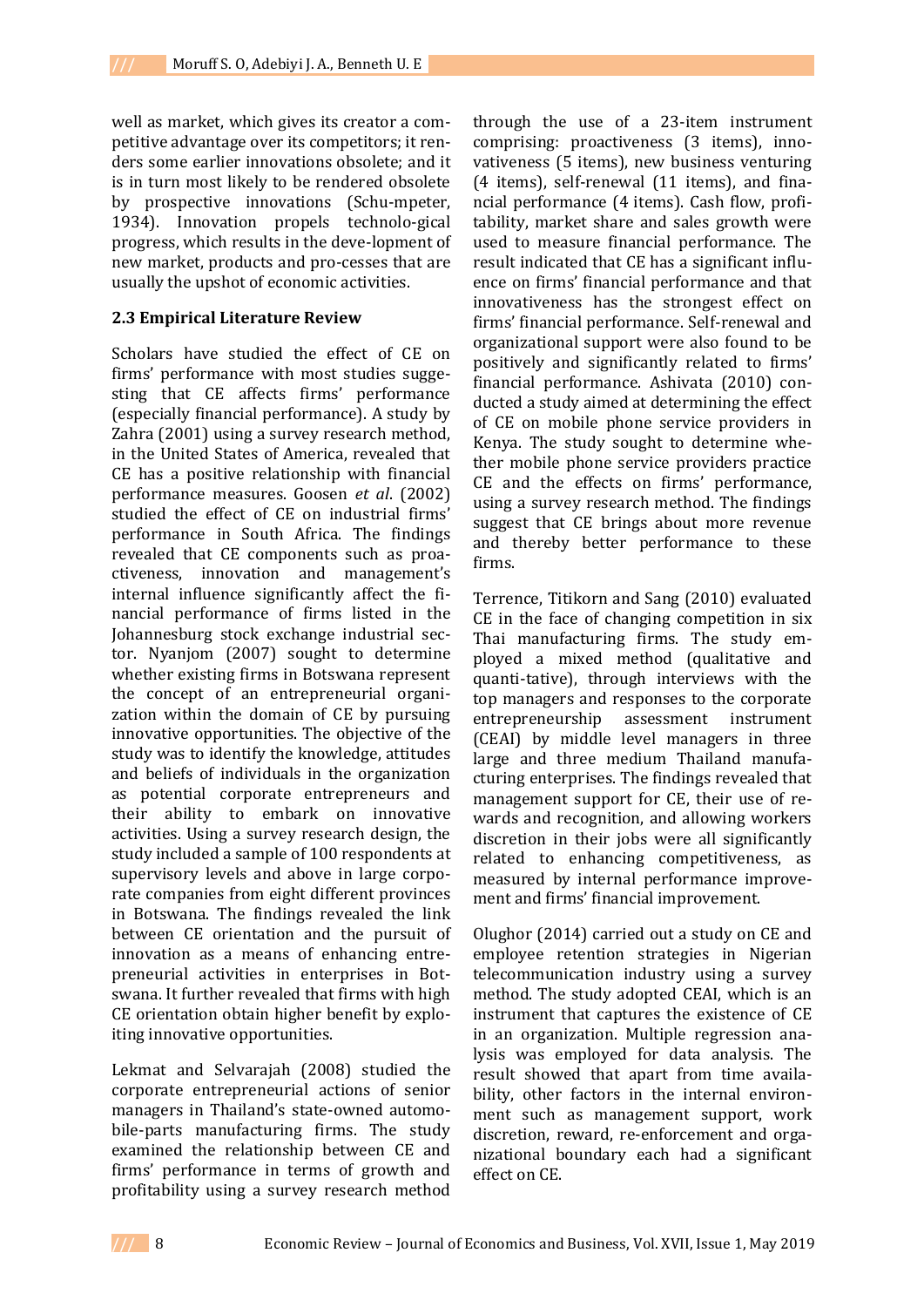Oyedokun (2015) investigated the relationship between CE and dynamic capability in the selected pharmaceutical firms in Nigeria. Specifically, the relationship between employee's innovative prowess and learning, reconfiguration, coordination and integration of the firm's resources was examined. A total of 420 questionnaires were administered among the selected pharmaceutical firms. Stratified random sampling technique was adopted to ensure proportional representation of the selected firms in the industry. Random sampling technique was also adopted in each functional unit to enable employees' equal chances of being selected. The data for the study were analyzed by the Structural Equation Model (SEM). The findings suggest a strong relationship between CE and dynamic capabilities. The study concluded that CE stimulated the development of dynamic capabilities. Thus, it is the bedrock of strategic changes in the pharmaceutical firms. Innovativeness, proactive and risk-taking skills of employees stimulated firms' capability to spot and exploit business opportunities.

Adele (2015) examined CE as a solution to the advent of fast-growing firms in Nigeria, with the specific aim of analyzing the effects of CE on the corporate financial performance of selected manufacturing firms in Nigeria. The selected beverage manufacturing firms in Nigeria were purposively picked for the study. The secondary data obtained from the audited annual reports and accounts of the firms were analyzed with the aids of descriptive statistical tools to determine the linkage between their entrepreneurial activities and their performance indices (assets, gross earnings and profit before tax). The findings revealed that those firms that assimilate entrepreneurship culture and engage in active entrepreneurial activities tend to record outstanding growth in their performance indices, expand their operational scope and consolidate leadership positions in their industry. Consequently, government policies that encourage infrastructural development, large scale research and development should be encouraged. Conducive atmosphere to experiment and network or leverage on social (state) resources should be given top attention.

Daryani and Karimi (2017) examined the relationships between CE and firms' performance in agricultural small and medium-sized enterprises (SMEs) in Iran. The scholars' major objective was to evaluate mediating influence of knowledge creation and learning orientation on the relationship between CE and firms' performance. The study employed a survey research design, using a sample of top managers and owners of agricultural SMEs. The hypotheses were tested using the structural equation model. The findings revealed that CE has a significant influence on learning orientation, knowledge creation and firms' performance in agricultural SMEs. It was further revealed that knowledge creation and learning orientation mediated the relationships between CE and performance in SMEs operating in the agricultural sector in Iran.

Jancenelle, Storrud- Barnes and Javalgi (2017) investigated the effects of a firm entrepreneurial proclivity on market performance for large, publicly traded US firms. The study drew upon the five-dimensional view of CE (proactiveness, autonomy, innovativeness, competitive aggressiveness, and risk taking) on stock performance. The authors employed a survey research design and the results suggested that CE dimensions of innovativeness, risk-taking and especially autonomy have a positive effect on market performance, while competitive aggressiveness has a negative effect. No effect was found for proactiveness. Lastly, Eze (2018) examined the effect of CE on manufacturing firms' performance in Nigeria, employing five elements of CE: innovation, risk taking, proactiveness, corporate venturing and strategic renewal. The study made use of a survey research design and the findings revealed that CE elements have a combined positive significant effect on manufacturing firms' performance in Nigeria.

The empirical review shows that the studies examining the effect of CE on service firms' non-financial performance in Nigeria are sparse, which further justifies the significance of this study.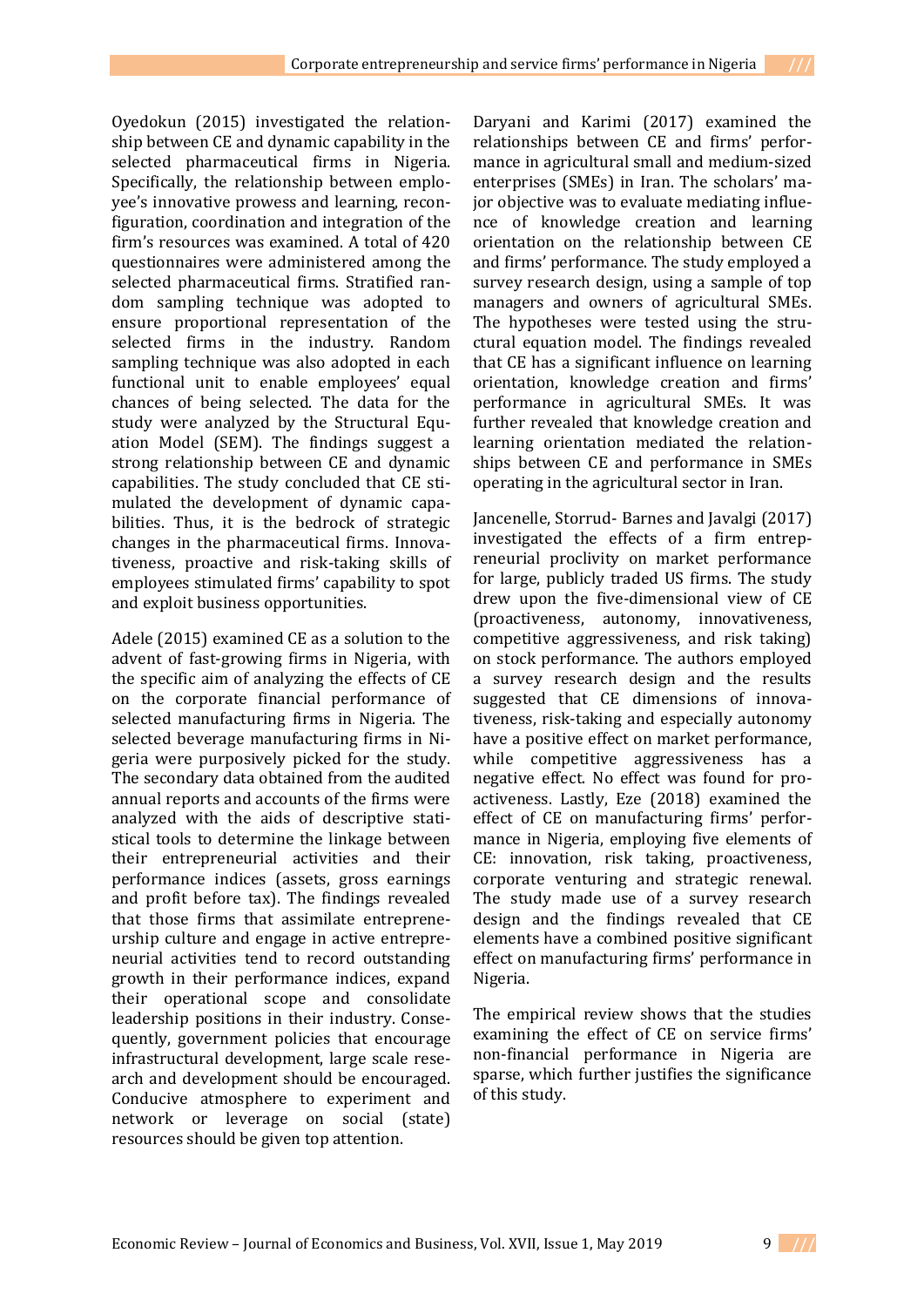#### **3. METHODOLOGY**

A survey research design was adopted to ascertain the effect of CE on non-financial performance of service firms in Nigeria, with the focus on how CE elements (innovation, proactiveness, risk taking, strategic renewal and corporate venturing) affect the non-financial performance (measured by market share, employee's satisfaction, efficiency, productivity and workforce development) of service firms in Nigeria. This was done through the use of a questionnaire to collect the primary data from the members of staff of 21 service firms in Nigeria. The target population of the study was the entire list of CAC (corporate affairs commission) registered service firms in Nigeria. The exact population cannot be ascertained as the data on the total number of employees of service firms in Nigeria is not readily available.

Cochran's (1977) sample size determination for infinite or unknown population ( $n= Z^2$  x p x  $q/C<sup>2</sup>$ ) was employed and a sample size of 636 was obtained. Exactly 636 copies of a structured questionnaire were administered to the staff of 21 purposively selected service firms, which included the following service sub-sectors: banking, insurance, stockbrokerage, consulting, education, hospitality, health care, telecommunication, oil and gas, and entertainment sub-sectors. The study employyed a close ended questionnaire to obtain data for the analysis. The study adapted a part of the questionnaires used by Linyiru (2015) to obtain data for innovation, risk taking and proactiveness while the questionnaire for strategic renewal, corporate venturing and non-financial performance was developed by the authors.

The construct validity of the instrument was ascertained by ensuring that the instrument assesses information for the study's objective, and ensures that the same is closely tied to the conceptual framework for this study. The questionnaire was assessed by eight assessors (four academics and four management staff of service firms). They assessed the questions on a two scale (relevant and not relevant), the content validity index formula was employed and a value of 0.943 was obtained, which indicated that the instrument is valid. In order to ensure that the instrument measures what

it is designed to measure, the test re-test method was employed to test the consistency or reliability of the instrument. This was done by conducting a pilot study, whereby, the questionnaire was administered twice within an interval of two weeks to 20 management staff of two service firms, and the result of the two tests was correlated, which yielded a composite value of 0.78, which implies that the instrument is reliable.

#### **3.1 Model Specification**

The model specified for this study is stated below:

 $PERF =$ (, , , , )\_\_\_\_\_\_\_\_\_\_\_\_\_\_\_\_\_\_\_()

$$
PERF = \beta_0 + \beta_1 INV_i + \beta_2 PR_i \beta_3 RTi + \n\beta_4 SRi + \beta_5 CRi + \mu_i
$$
 - - - - - - (ii)

Where:

PERF represents Performance

 $β<sub>0</sub>$  is the constant term

β1, β2, β3, β4, β<sup>5</sup> are the coefficients of the estimator.

 $β_1$ ,  $β_2$ ,  $β_3$ ,  $β_4$ ,  $β_5 > 0$ 

PERF= Performance

INV, PR, RT, SR, CV are innovation, proactiveness, risk taking, strategic renewal and corporate venturing respectively.

#### $\mu$  is the error term

The apriori expectation is such that CE elements (innovation, risk taking, proactiveness, strategic renewal and corporate venturing) are expected to positively affect service firms' performance. Hence, the parameters of CE elements (innovation, risk taking, proactiveness, strategic renewal and corporate venturing) should have a positive sign.

The data analysis was guided by the objective and hypotheses of the study as well as the instrument employed for data collection. STATA 12 was employed for the analysis; this was obtained by using ordinary least square to estimate the regression model.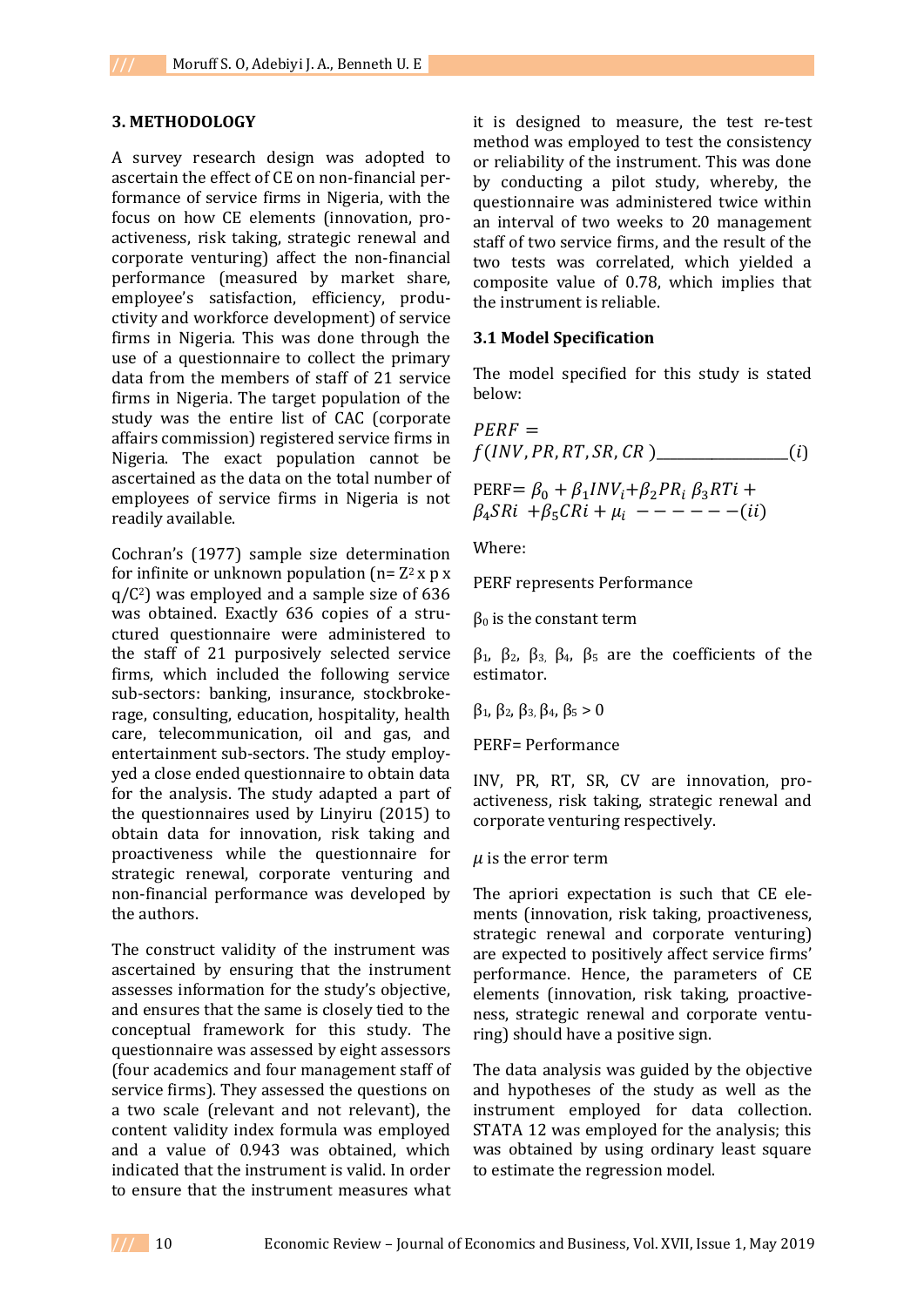## **4. Results and Discussion**

Information relating to the respondents' organizational background is presented in Table

Table 4.1 *Demographic of respondents*

| Respondents background  | Percentage (%) | Frequency |
|-------------------------|----------------|-----------|
| <b>Years of Service</b> |                |           |
| Less than 2 years       | 18%            | 115       |
| 3-5 years               | 26%            | 165       |
| Over 5 years            | 56%            | 356       |
| Total                   | 100%           | 636       |
| Company Sub-Sector      |                |           |
| <b>Banking</b>          | 15%            | 95        |
| Insurance               | 7%             | 45        |
| Stockbrokerage          | 4%             | 21        |
| Consulting              | 11%            | 70        |
| Education               | 12%            | 76        |
| Hospitality             | 9%             | 57        |
| Health care             | 8%             | 51        |
| Telecommunication       | 14%            | 89        |
| Oil and Gas             | 12%            | 76        |
| Entertainment           | 8%             | 51        |
| Total                   | 100%           | 636       |

Source: Authors' fieldwork, 2017

The results indicated that the majority of the respondents have been working with their firms for over five years (56%), thereby suggesting that most of the respondents are

experienced. The second part of the table indicated that the respondents cut cover most of the service sub-sectors.

|  | Table 4.2. Regression Result |  |
|--|------------------------------|--|
|  |                              |  |

| Performance          | Coef.      | Std. Err. T     | P > t |
|----------------------|------------|-----------------|-------|
| <b>Proactiveness</b> | .0557077   | .0165428 3.37   | 0.001 |
| Risk taking          | .1632493   | .0110582 14.76  | 0.000 |
| Innovation           | .1185839   | .0158714 - 7.47 | 0.000 |
| Strategic renewal    | .0281373   | .0166147 1.69   | 0.090 |
| Corporate venturing  | .4497637   | .01517129.65    | 0.000 |
| cons                 | .577747    | .0996436 15.83  | 0.000 |
| Prob > F(200.63)     | $= 0.0000$ |                 |       |
| R-squared            | $= 0.5815$ |                 |       |
| Adj R-squared        | $= 0.5604$ |                 |       |

Source: Authors' computation from Stata 12

4.1 while the regression result is presented in Table 4.2

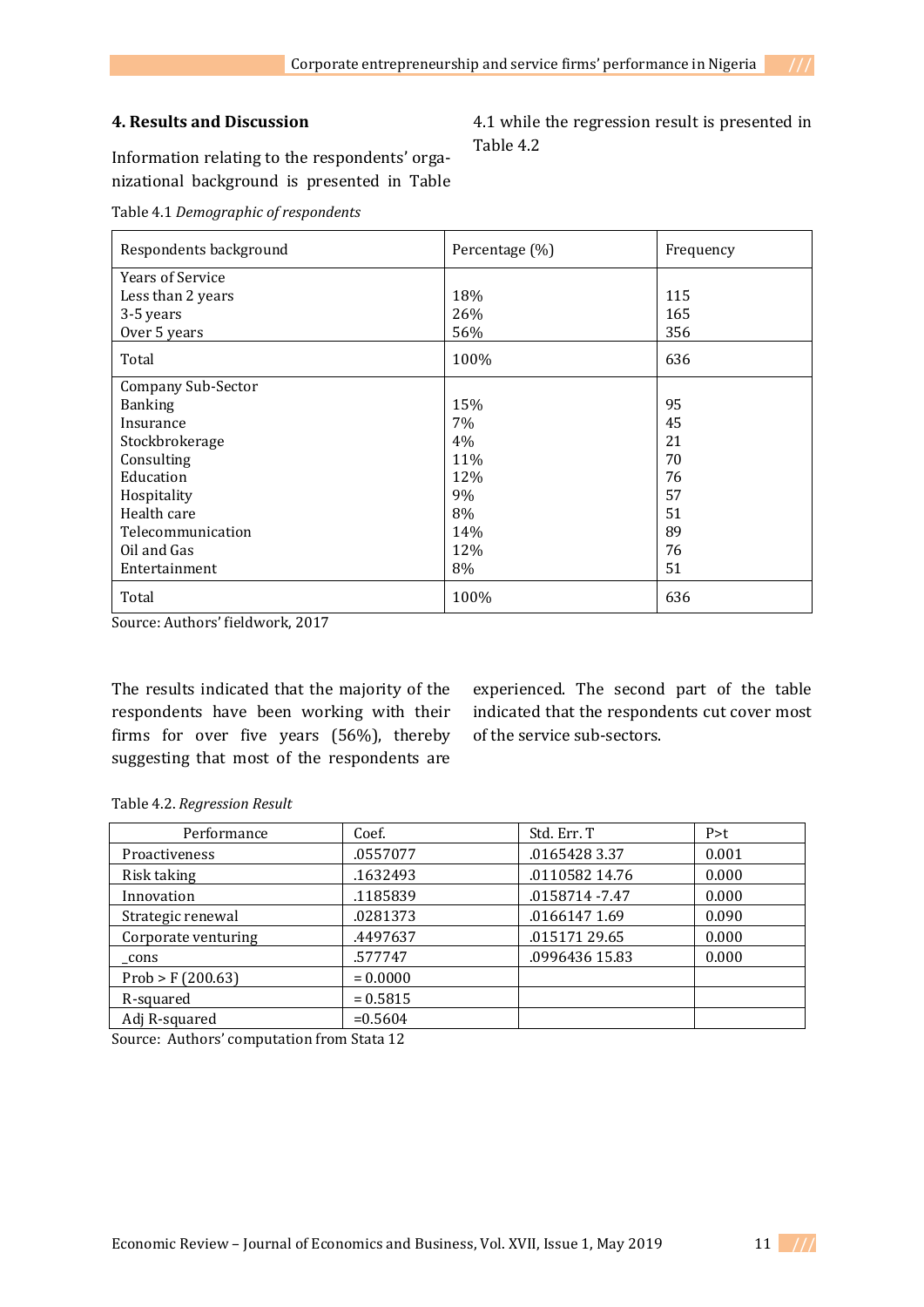It is evident from the Table above that innovation, proactiveness, risk taking and corporate venturing have a positive and significant effect on service firms' performance, while strategic renewal has a positive but insignificant effect on the performance of service firms. The results further revealed that CE elements have a combined positive and significant effect on service firms' performance in Nigeria. These results are in tandem with the study of Adele, 2015; Ashivata, 2010; Lekmat & Selvarajah, 2008; Nyanjom, 2007; Goosen *et al*., 2002 as well as Zahra, 2001, that found that CE elements positively and significantly affect firms' performance. However, the scholars listed above employed financial performance measures.

The adjusted  $R^2$  (adjusted coefficient of determination) suggested that 56 % variation in service firms' performance is accounted for by CE elements (innovation, risk taking, proactiveness, strategic renewal and corporate venturing) while the remaining 42% are accounted for by other factors not captured in the study. The F-value result of 200.63 (0.0000) suggests that all the parameter estimates are significant.

## **5. CONCLUSION AND RECOMMENDATIONS**

The study investigated the effect of CE (as measured by innovation, risk taking, proactiveness, strategic renewal and corporate venturing) on the non-financial performance of service firms. The study purposively selected 21 service firms registered by the CAC. The results suggested that CE elements affect non-financial performance of service firms in Nigeria as measured by market share, employee's satisfaction, efficiency, productivity, workforce development and service quality. The study further revealed that innovation, proactiveness, risk taking and corporate venturing significantly affect non-financial performance of service firms in Nigeria, while strategic renewal does not show a significant effect. Furthermore, corporate venturing has

the highest effect on service firms' nonfinancial performance (coefficient= .4497637, p-value < 0.05), followed by risk taking (coefficient= .1632493 , p-value < 0.05), innovation (coefficient= .1185839, p-value < 0.05) and proactiveness has the fourth highest effect (coefficient= .0557077, p-value < 0.05) while strategic renewal has an insignificant effect on service firms' non-financial performance (p-value= 0.090 which is greater than 0.05). This might be the result of the time lag between strategy formulation and strategy implementation. Furthermore, implementing changes in a firm might not produce immediate results. It is therefore concluded that innovation, proactiveness, risk taking and corporate venturing are the major elements driving service firms' non-financial performance in Nigeria. It is recommended that in employing CE elements to enhance nonfinancial performance of service firms, managers should focus on innovation, risk taking, corporate venturing and proactiveness. Service firms should introduce new intangible offerings, processes, as well as create new market for their services. Furthermore, they should develop risk tolerance disposition as well as going ahead of competitors and taking advantage of business opportunities by venturing.

## **5.1 Suggestion for Further Studies**

This study is subject to a number of potential limitations and these might be explored in future research. The study adopted a survey research design and employed a structured questionnaire, which might limit the information obtained from respondents. Therefore, further studies can be carried out employing an interview as the instrument of data collection or mixed methods, as they tend to yield more information. In addition, another limitation of this study relates to the level of the coefficient of determination  $(R^2)$ , which suggests that CE elements account for 58% variation in non-financial performance of service firms. Therefore 42% variation in non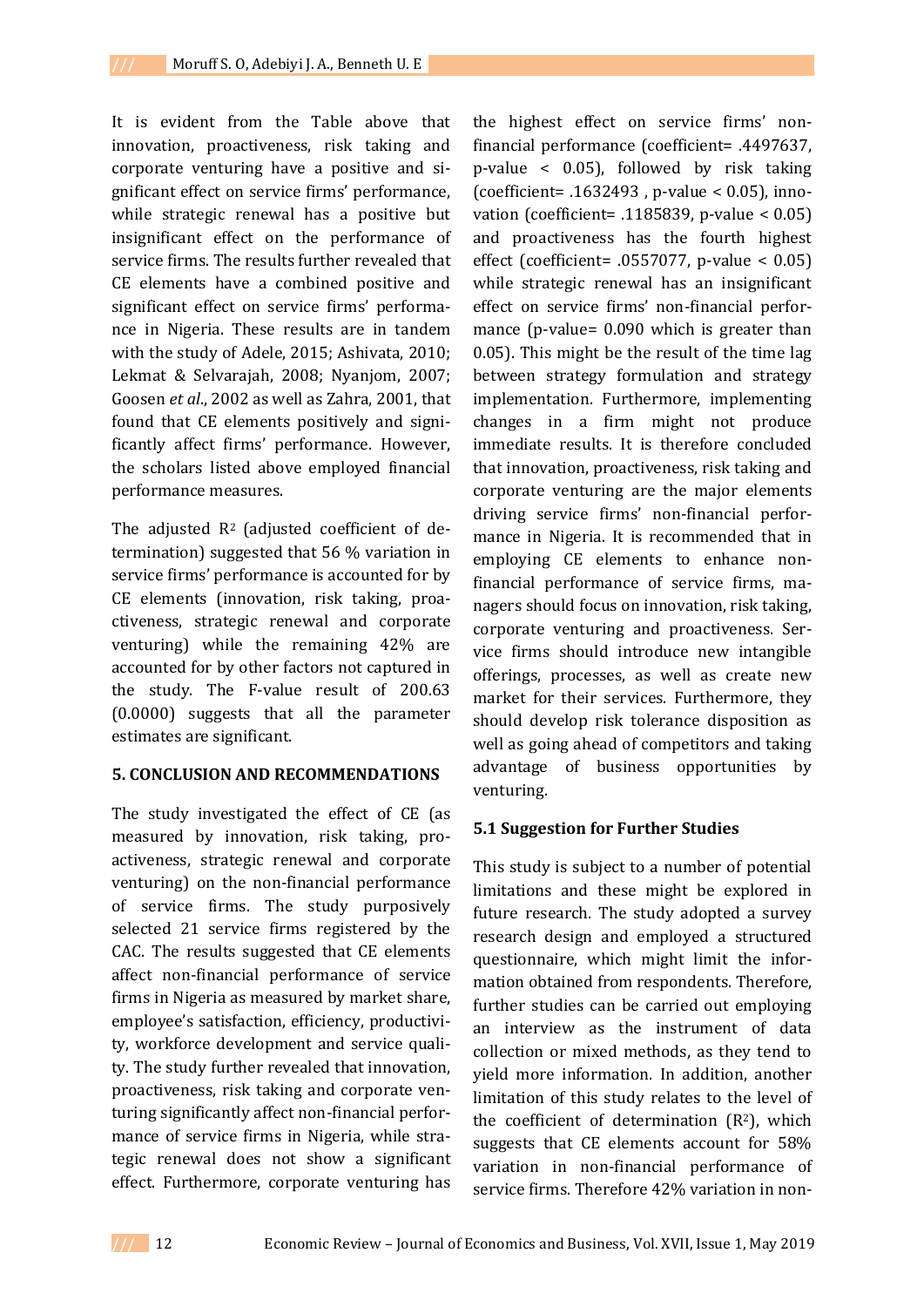financial performance of service firms is accounted for by other variables different from the five CE elements employed for this study. Thus, other variables can be incorporated for further studies. Furthermore, a combination of financial and non-financial performance measures can be employed for further studies.

## **REFERENCE**

- 1. Adele, H.A. (2015). Corporate entrepreneurship as prerequisite for corporate financial performance of public liability companies: A study of selected manufacturing firms in Nigeria*. International Journal of Economic Development Research and Investment*. 6(3), pp. 1-18.
- 2. Agarwal, R. & Helfat, C.E. (2009). Strategic renewal of organizations. *Organization Science.* 20, pp. 281-293.
- 3. Chakravarthy, B. S. (1984). Strategic selfrenewal: A strategic planning framework for today. *Academy of Management Review*. 9(3), pp. 536-547.
- 4. Clark, N. D. (2010). Innovation Management in SMMEs: Active innovators in New Zealand, *Journal of small business and entrepreneurship*. 23 (4), pp. 601-619
- 5. Covin, J. G. & Slevin, D.P. (1988). The influence of organizational structure on the utility of an entrepreneurial top management style. *Journal of Management Studies*. 25(1), pp. 217–234.
- 6. Daryani, M.A., & Karimi, A. (2017). Effect of corporate entrepreneurship on firm performance in Iranian ASMEs: The mediating role of knowledge creation and learning orientation. *Journal of agricultural science and technology*. 19(2), pp. 261-277.
- 7. Eze, B.U. (2018). Corporate entrepreneurship and manufacturing firms' performance. *Emerging Market Journal.* 8(1), pp. 12-17.
- 8. Goosen, G., De Coning, T., & Smit. K. (2002). Corporate entrepreneurship and financial performance: The role of management. *South African Journal of Business Management*. 33(4), pp. 21–27.
- 9. Guth, W.D., & Ginsberg, A. (1990). Guest editors' introduction: corporate entrepreneurship. *Strategic Management Journal.*  11, pp. 5-15.
- 10. Hitt, M. A.; Ireland, R. D.; Sirmon, D. G., & Trahms, C.A. (2011). Strategic entrepreneurship: Creating value for individuals, organizations, and society. *Academy of Management Perspectives.* 3(1), pp. 46-58.
- 11. Ibrahim, S., & Lloyd, C. (2011). The association between non-financial performance measures in executive compensation contracts and earnings management. *Journal of Accounting and Public Policy*. 30(3), pp. 256-274.
- 12. [Jancenelle,](http://www.emeraldinsight.com/author/Jancenelle%2C+Vivien+E) V.E., [Storrud-Barnes,](http://www.emeraldinsight.com/author/Storrud-Barnes%2C+Susan) S., [& Ja](http://www.emeraldinsight.com/author/Javalgi%2C+Rajshekhar+Raj+G)[valgi,](http://www.emeraldinsight.com/author/Javalgi%2C+Rajshekhar+Raj+G) R.G. (2017). Corporate entrepreneurship and market performance: A content analysis of earnings conference calls*. Management Research Review,* 40(3), pp. 352- 367.
- 13. Kahkha, A., Kahrazeh, A., & Aramesh, H. (2014). Corporate entrepreneurship and firm performance important role of small and medium enterprise*. International Journal of Academic Research in Business and Social Sciences,* 4(6), pp. 61-69.
- 14. Kaplan, R.S. & Norton, D.P. (1996) Using the Balanced Scorecard as a Strategic Management System, *Harvard Business Review* (January-February), pp. 75-85.
- 15. Kuratko, D.F., & Audretsch, D.B. (2009). Strategic entrepreneurship: exploring differrent perspectives of an emerging concept. *Entrepreneurship Theory & Practice*. 33(1), pp. 1–17.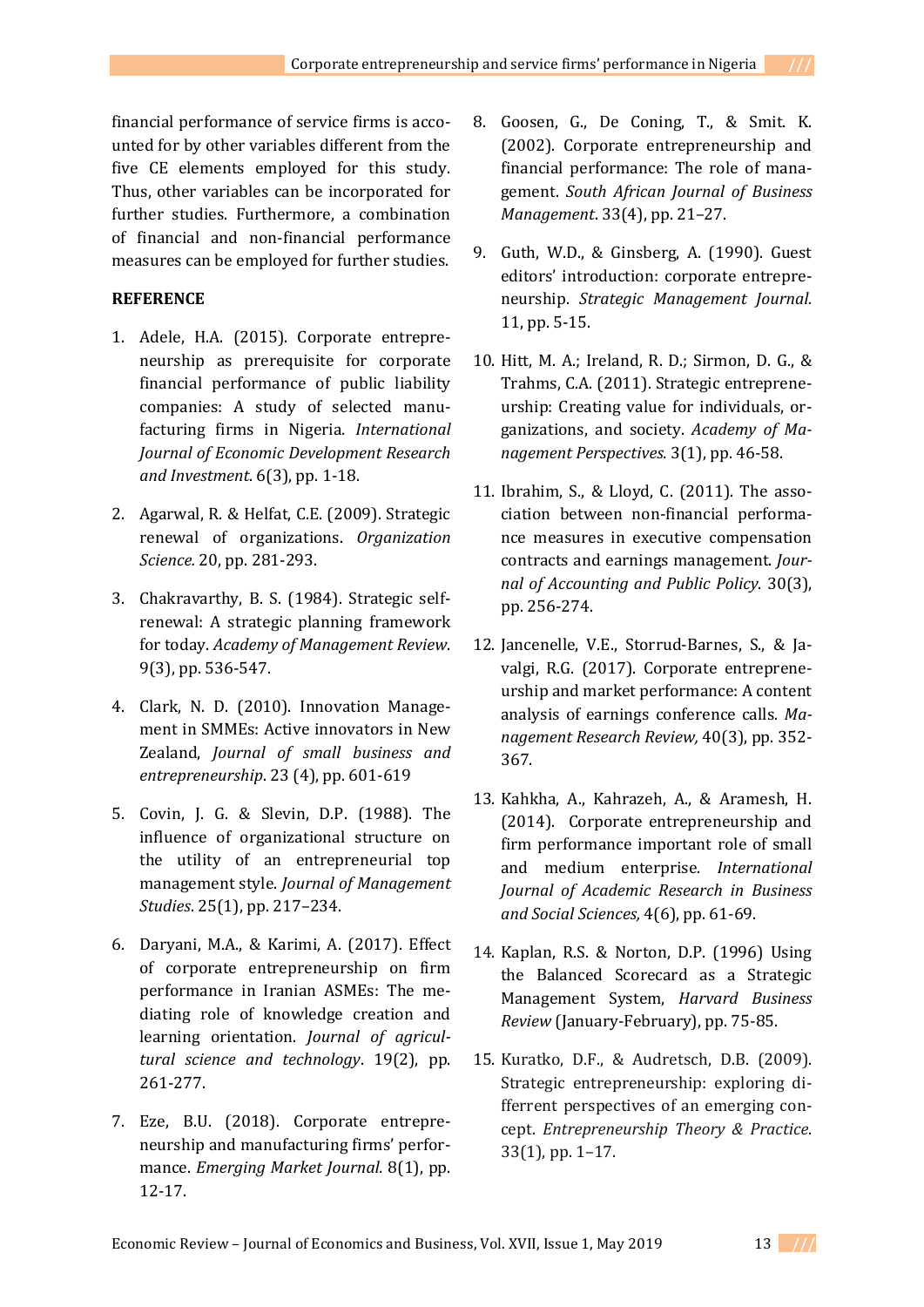- 16. Lekmat, L., & Selvarajah, C (2008). Corporate Entrepreneurship and Firm Performance: An Empirical Study in Auto Parts Manufacturing Firms in Thailand.
- 17. Linyiru, B.M. (2015). *Influence of corporate entrepreneurship on the performance of state corporations in Kenya*. Unpublished Ph.D Thesis. Jomo Kenyatta University of agriculture and technology.
- 18. Lumpkin, G.T., & Dess, G.G. (1996). Clarifying the entrepreneurial orientation construct and linking it to performance. *Academy of Management review*. 2(1), pp. 135-172.
- 19. Miller, D. (1983). The correlates of entrepreneurship in three types of firms. *Management science*, 29(1), pp. 770-791.
- 20. Miller, D. & Friesen, P. (1982). Innovation in Conservative and Entrepreneurial Firms: Two Models of Strategic Momentum. *Strategic Management Journal*. 3(1), pp. 1-25.
- 21. National Bureau of Statistics (2016). *Q2 GDP figure*. NBS statistical bulletin
- 22. Nyanjom, M.D.O. (2007). *Corporate entrepreneurship orientation in Botswana: Pursuing innovating opportunities,* Unpublished MPhil. in Entrepreneurship and Small Business Management Thesis. Pretoria,S. A.: University of Pretoria.
- 23. Oladimeji, M.S., Abosede, A.J., & Eze, B.U. (2018). Innovation and internationallyzation of Nigeria deposit money banks. *Emerging Market Journal. 8*(1), pp. 1-11.
- 24. Olughor, R.J. (2014). Corporate entrepreneurship and employee retention strategies in Nigerian telecommunication industry. *European journal of business and social sciences*. 3(2), pp. 09-23.
- 25. Oyedokun, A.J. (2015). Corporate entrepreneurship and dynamic capabilities in

selected pharmaceutical firms in Nigeria. *International Journal of Management*. 6(9), pp. 121-135.

- 26. Romero-Martínez, A.M, Fernández-Rodríguez, Z., & Vázquez-Inchausti, E. (2010). Exploring corporate entrepreneurship in privatized firms. *Journal of World Business*. 45(1), pp. 2-8.
- 27. Schendel, D. E., & Hofer, C.W. (1979). *Strategic management: A new view of business policy and planning*. Boston, MA, Litte Brown & Company.
- 28. Schumpeter, J. (1934). *The theory of economic development*. Cambridge, MA: Harvard University Press.
- 29. Sharma, P., & J. J. Chrisman (1999). Toward a reconciliation of the definitional issues in the field of corporate entrepreneurship. *Entrepreneurship: Theory & Practice.* 23, pp. 11-27.
- 30. Terrence, C.S., Titikom, T., & Sang, M. (2010). Corporate entrepreneurship in the face of changing competition: A case analysis of six Thai manufacturing firms. *Journal of Organization Change Management.* 23(4), pp. 453-470.
- 31. Wang, C.L. (2008). Entrepreneurial orientation, learning orientation, and firm performance, *Entrepreneurship and Theory in Practice*. 32(4), pp. 635-654.
- 32. Watts, R.L., & Zimmerman, J.L. (1986). *Positive accounting theory.* Englewood Cliffs, NJ: Prentice-Hall.
- 33. Wiklund J., & Shepherd, D. (2003). Knowledge-based resources, entrepreneurial orientation, and the performance of small and medium-sized businesses. *Strategic management journal*. 24(2), pp. 1307- 1314.
- 34. Wolcot, R.C., & Lippitz, M.J. (2007). The four models of corporate entrepreneur-